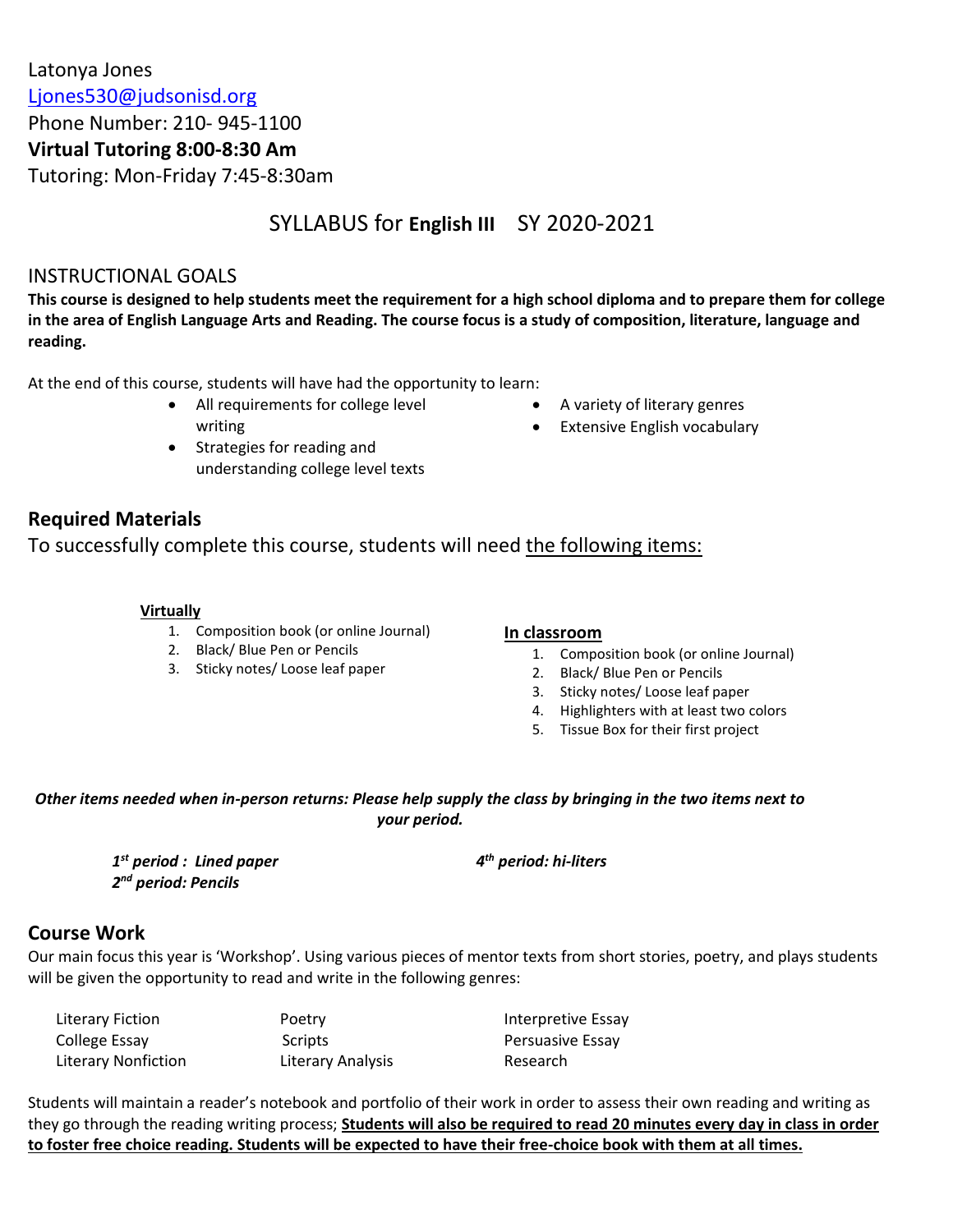### POLICIES AND PROCEDURES

### **General Rules Regarding Behavior:**

There is an expectation that all Judson High School rules will be followed. In the event of an infraction, a protocol will be followed. The steps are:

- 1. Conference with student
- 2. Parent phone call
- 3. Office referral

4. Parent Conference with teacher, counselor, and principal

*If the student voluntarily redirects his/her behavior during any step, the next one will not be enforced. It is my goal that all students learn to manage their own behavior as much as possible.* 

#### **MOVIES:**

A couple of times throughout the year we may show a movie/clip in class (G, PG, or PG-13) to enhance the learning experience. These movies are designed help students and provide a clear background; they are not, however, a time to do other homework or miss class. By signing the form below, I (the guardian) authorize my student to watch these movies.

#### **Grading/ Late Work Policies:**

I will follow the grading and late work policies set forth by the Judson ISD School Board. Those policies can be found in the Student Handbook and on the JISD website.

I have the expectation that all students and parents continually review grades on Parent Center. **Please contact me if you are not able to do this**. All students have that capability through the library computers.

**Students:** Please read the course syllabus and share it with your parents. Then you and your parents should sign this sheet. Please return the sheet below via Email to [Ljones530@judsonisd.org](mailto:Ljones530@judsonisd.org) by **Tuesday September 7, 2020**

Virtual Schedule